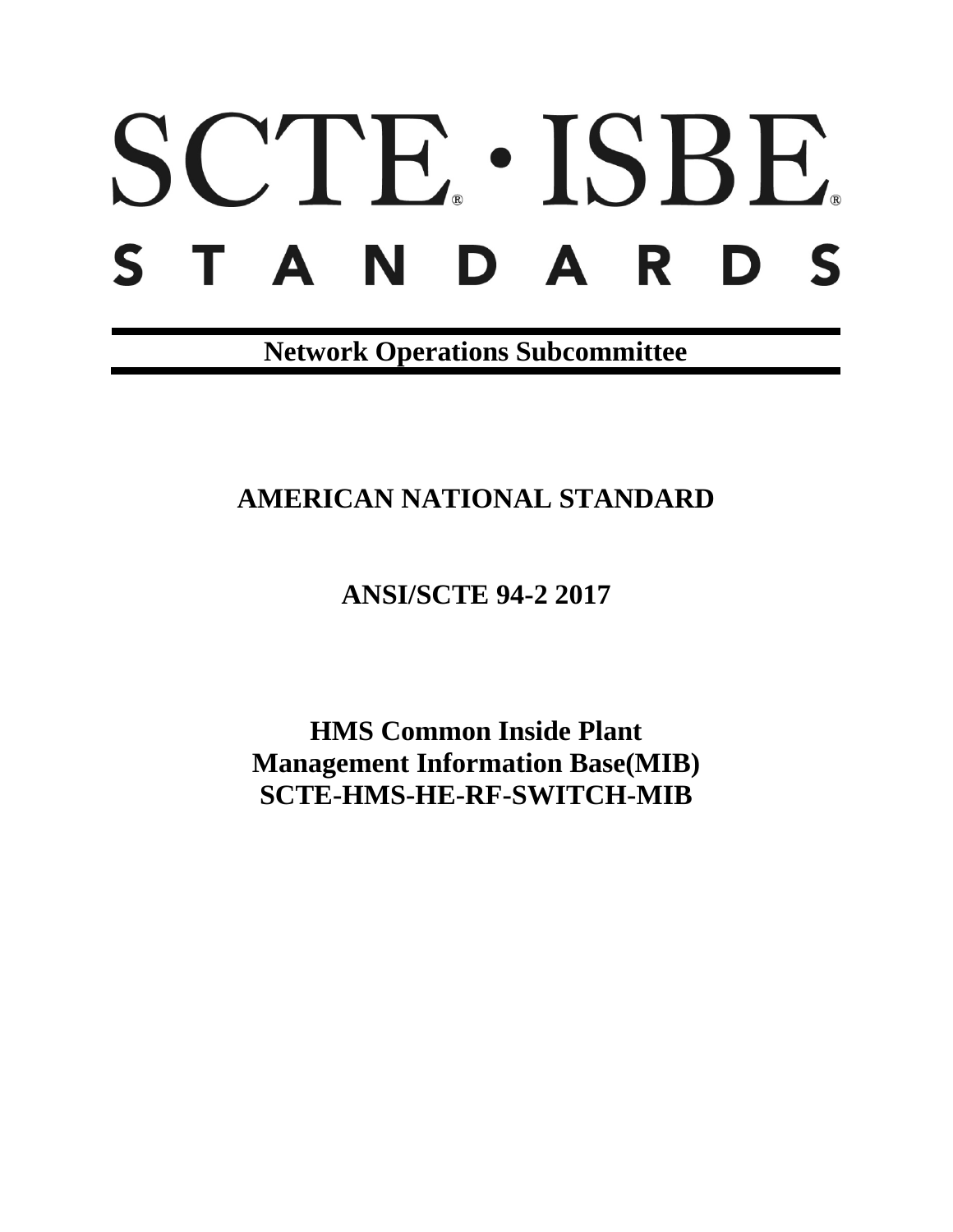#### **NOTICE**

The Society of Cable Telecommunications Engineers (SCTE) Standards and Operational Practices (hereafter called "documents") are intended to serve the public interest by providing specifications, test methods and procedures that promote uniformity of product, interchangeability, best practices and ultimately the long term reliability of broadband communications facilities. These documents shall not in any way preclude any member or nonmember of SCTE from manufacturing or selling products not conforming to such documents, nor shall the existence of such standards preclude their voluntary use by those other than SCTE members.

SCTE assumes no obligations or liability whatsoever to any party who may adopt the documents. Such adopting party assumes all risks associated with adoption of these documents, and accepts full responsibility for any damage and/or claims arising from the adoption of such documents.

Attention is called to the possibility that implementation of this document may require the use of subject matter covered by patent rights. By publication of this document, no position is taken with respect to the existence or validity of any patent rights in connection therewith. SCTE shall not be responsible for identifying patents for which a license may be required or for conducting inquiries into the legal validity or scope of those patents that are brought to its attention.

Patent holders who believe that they hold patents which are essential to the implementation of this document have been requested to provide information about those patents and any related licensing terms and conditions. Any such declarations made before or after publication of this document are available on the SCTE web site at [http://www.scte.org.](http://www.scte.org/)

> All Rights Reserved © Society of Cable Telecommunications Engineers, Inc. 2017 140 Philips Road Exton, PA 19341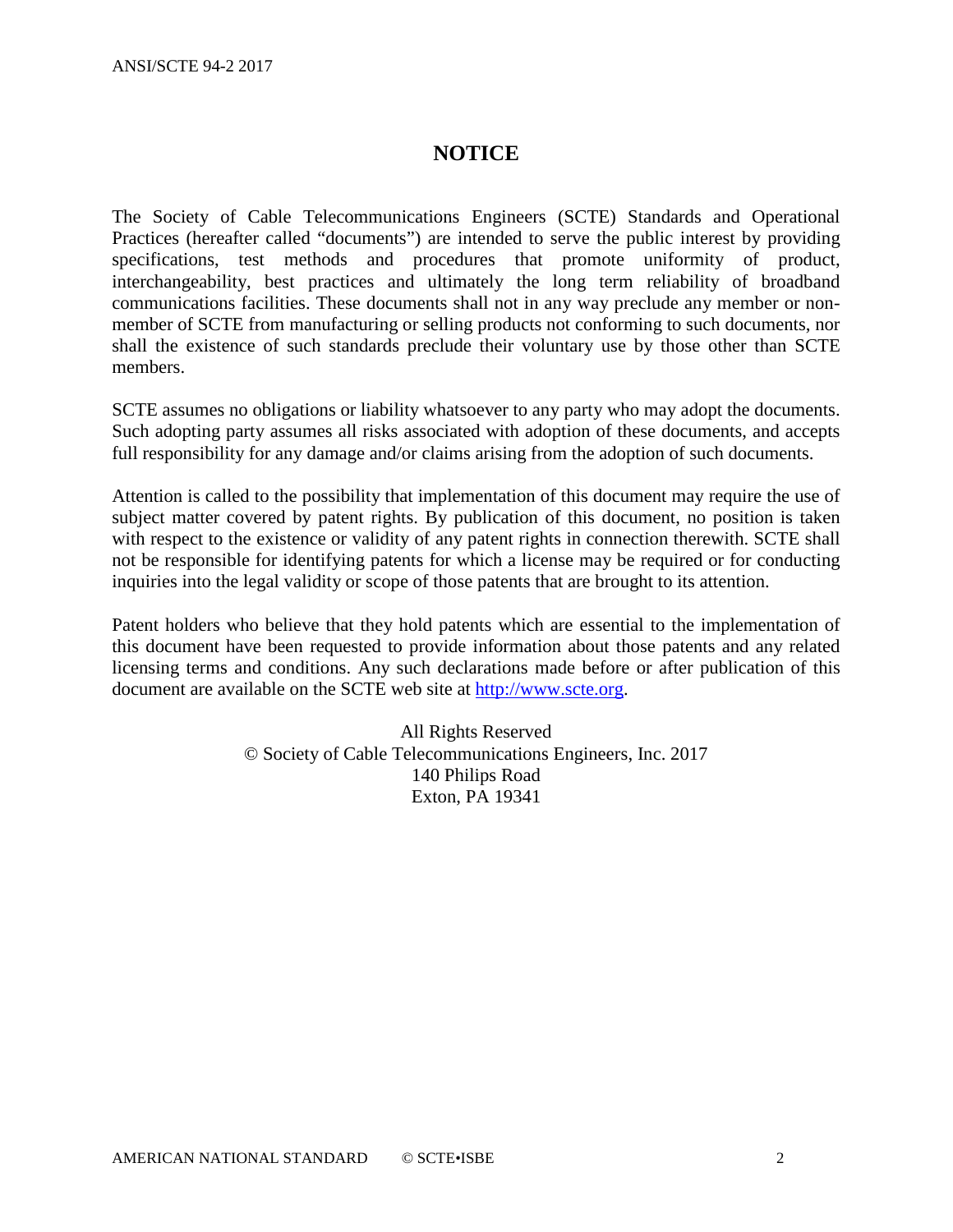# **CONTENTS**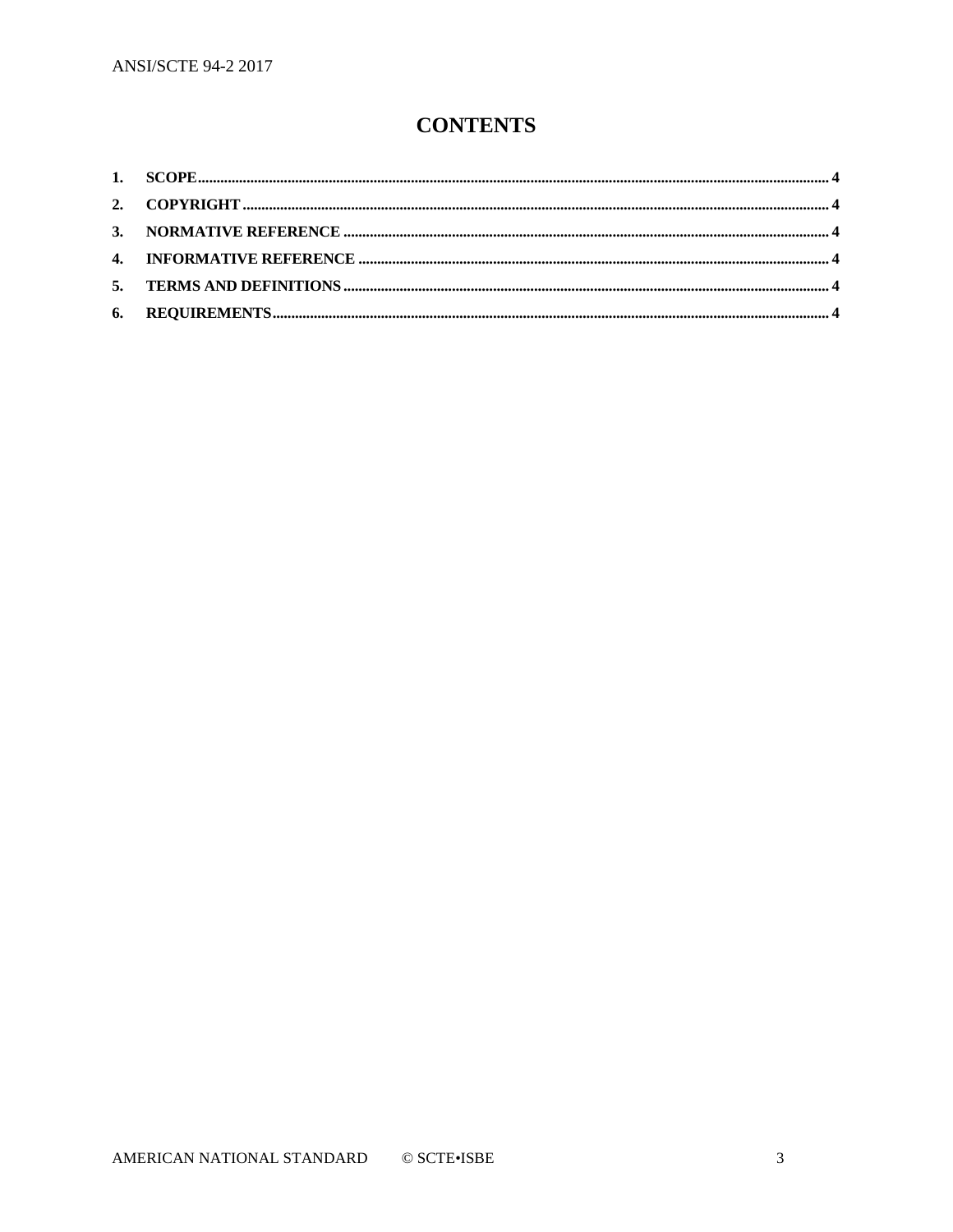## <span id="page-3-0"></span>**1. SCOPE**

This document provides MIB definitions for HMS RF switch equipment present in the headend (or indoor) and is supported by a SNMP agent.

# <span id="page-3-1"></span>**2. COPYRIGHT**

The MIB definition found in this document may be incorporated directly in products without further permission from the copyright owner, SCTE.

## <span id="page-3-2"></span>**3. NORMATIVE REFERENCE**

IETF RFC 1907 SNMPv2-MIB IETF RFC 2578 SNMPv2-SMI IETF RFC 2579 SNMPv2-TC IETF RFC 2580 SNMPv2-CONF IETF RFC 2737 ENTITY-MIB SCTE 36 SCTE-ROOT SCTE 37 SCTE-HMS-ROOTS SCTE 38-11 SCTE-HMS-HEADENDIDENT-MIB SCTE 83-4 SCTE-HMS-HE-RF-MIB SCTE 38-1 SCTE-HMS-HE-PROPERTY-MIB SCTE 84-1 SCTE-HMS-HE-COMMON-MIB

## <span id="page-3-3"></span>**4. INFORMATIVE REFERENCE**

None

## <span id="page-3-4"></span>**5. TERMS AND DEFINITIONS**

This document defines the following terms:

**Management Information Base (MIB)** – the specification of information in a manner that allows standard access through a network management protocol.

# <span id="page-3-5"></span>**6. REQUIREMENTS**

This section defines the mandatory syntax of the SCTE-HMS-HE-RF-SWITCH-MIB. It follows the IETF Simple Network Management Protocol (SNMP) for defining managed objects.

The syntax is given below.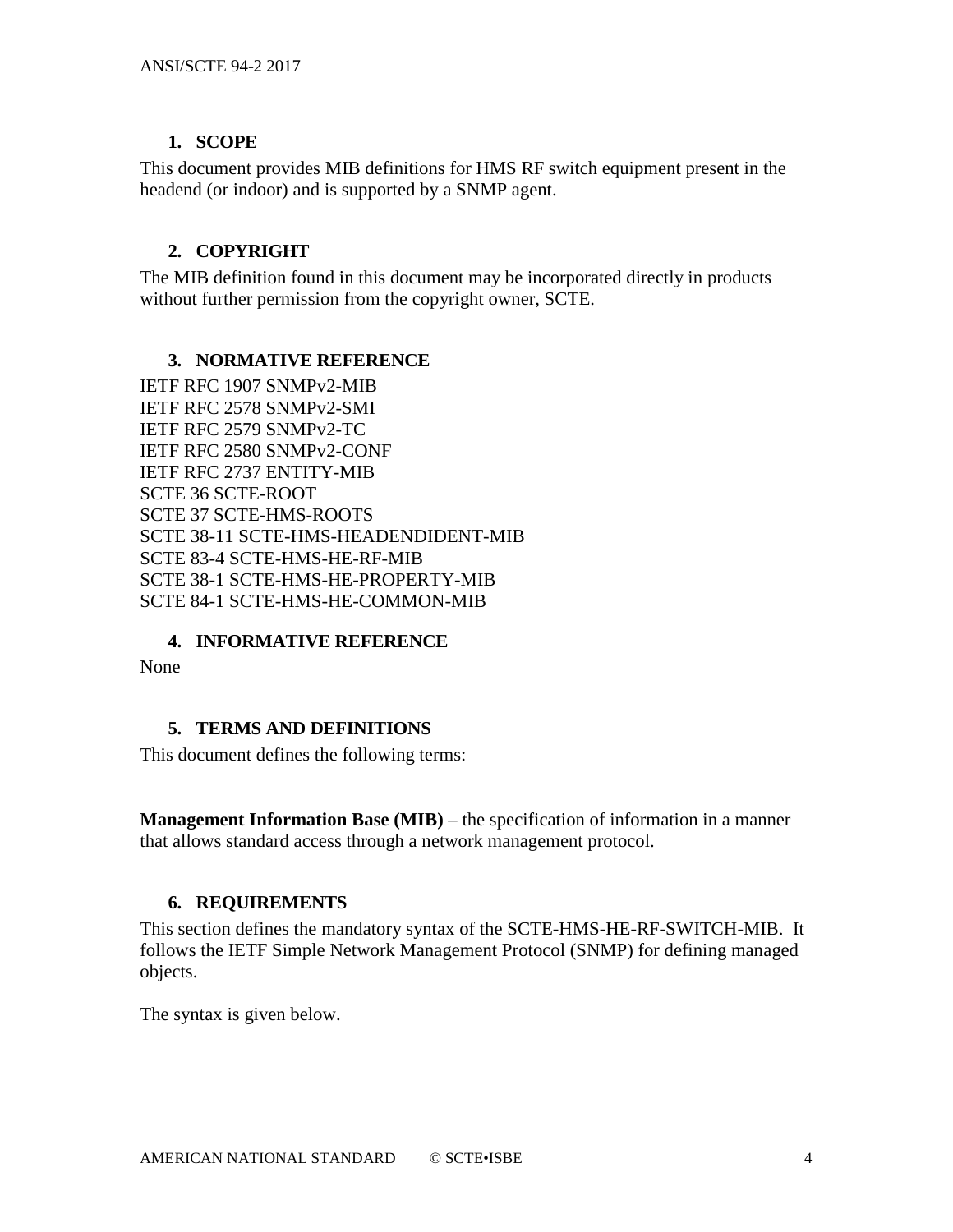#### ANSI/SCTE 94-2 2017

#### SCTE-HMS-HE-RF-SWITCH-MIB DEFINITIONS ::= BEGIN

IMPORTS MODULE-COMPLIANCE, OBJECT-GROUP FROM SNMPv2-CONF OBJECT-TYPE, MODULE-IDENTITY, Unsigned32, Integer32 FROM SNMPv2-SMI DisplayString FROM SNMPv2-TC entPhysicalIndex FROM ENTITY-MIB HeFaultStatus, HeTenthdB, HeTenthdBmV, HeOnOffControl FROM SCTE-HMS-HEADENDIDENT-MIB heRFSwitchGroup FROM SCTE-HMS-HE-RF-MIB;

heRFSwitchMIB MODULE-IDENTITY LAST-UPDATED "200310090000Z" -- Oct 9, 2003 ORGANIZATION "SCTE HMS Working Group" CONTACT-INFO "SCTE HMS Subcommittee, Chairman mailto: standards@SCTE.org"

**DESCRIPTION**  "The MIB module for the HMS HE RF Switch module entities.

This MIB module is for representing RF switch equipment present in the headend (or indoor) and is supported by a SNMP agent.

This MIB is limited in its scope and intended to describe an A-B (2 input and 1 output) or a crossbar RF switch. Up to 2 RF inputs and 2 outputs are supported. Any devices with more than 2 RF inputs or outputs shall be covered by another MIB.

This MIB does not intend to dictate all of the nuances involved in changing control settings (automatic or manual mode, changing switch controls in each possible mode combination). The most common desired behaviors are noted but specific switch operation and behavior are left to the RF switch vendors.

Not all control enumerations must be supported. This is noted in the variables that have optional enumerations.

Refer to the associated notes for information on what SNMP responses should be returned for unsupported enumerations."

 $::= \{ \text{heRFSwitchGroup 1} \}$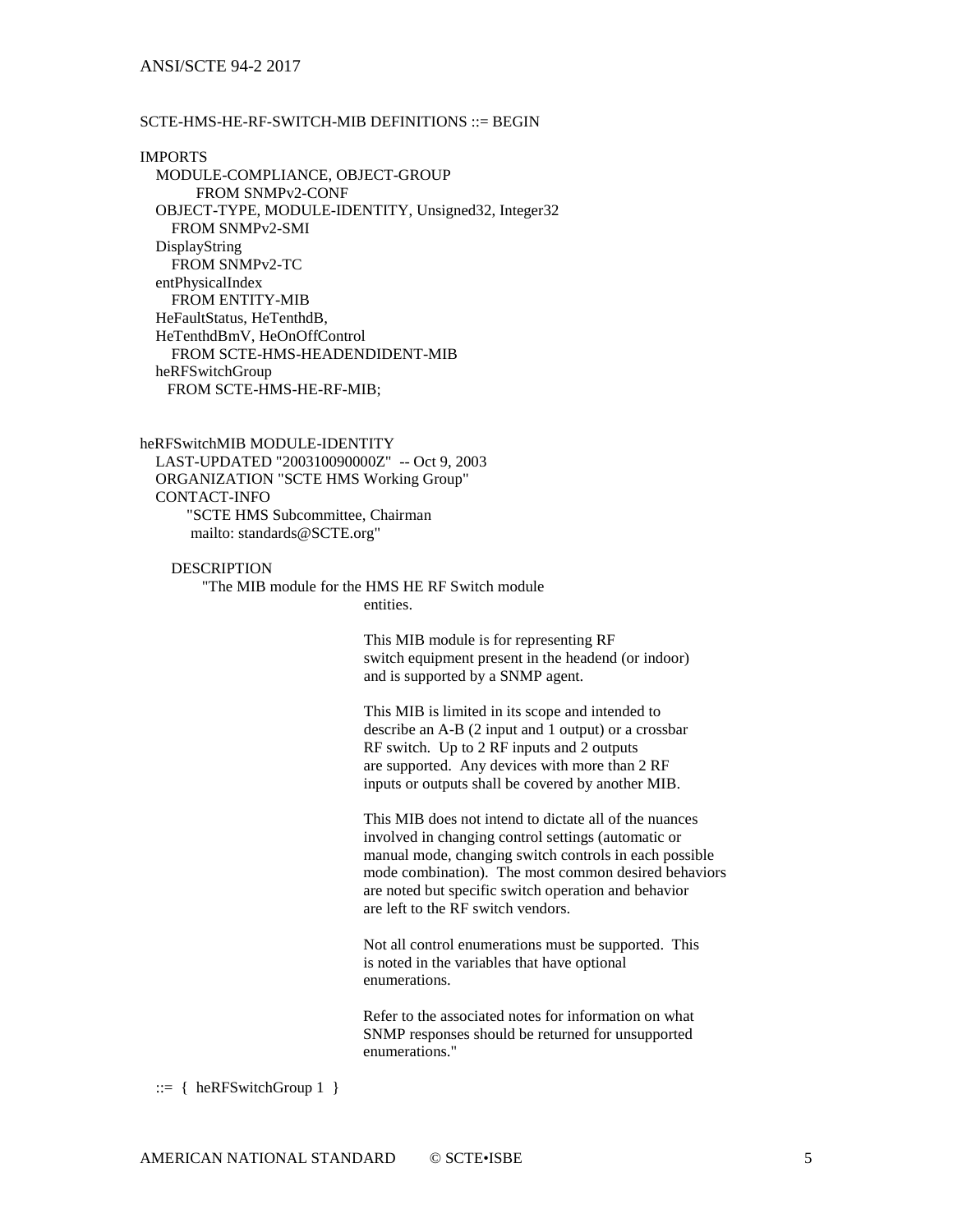heRFSwitchMIBObjects OBJECT IDENTIFIER ::= { heRFSwitchMIB 1} -- Every RF switch is modeled by the tables presented -- in this MIB module. These tables extend the entPhysicalTable -- according to RFC 2737. The extension index entPhysicalIndex uniquely -- identifies the RF switch. -- Every RF switch is also modeled by the following tables: -- entPhysicalEntry - 1 row; (defined in document: RFC2737) -- heCommonEntry - 1 row. (defined in document: HMS111) -- Every RF switch module will have its alarms modeled by the table: -- propertyEntry - x rows; (defined in document: HMS026) -- (where x is the nos. of alarmable analog properties supported -- by the RF switch) -- discretePropertyEntry - y rows; (defined in document: HMS026) -- (where y is the nos. of alarmable digital properties supported by -- the RF switch) -- Every RF switch module will have a list of currently active -- alarms modeled by the table: -- currentAlarmEntry - z rows; (defined in document: HMS026) -- (where z is the nos. of current active alarms in the RF -- switch) -- Thus, an A-B RF switch (2 RF inputs and one RF output) -- will be represented by one row in entPhysicalTable, one row in -- heCommonTable, one row in heRFSwitchUnitTable, two rows in -- heRFSwitchInputTable and one row in heRFSwitchOutputTable. -- Additionally, a crossbar RF switch (2 inputs and 2 outputs) -- will be represented by one row in entPhysicalTable, one row in -- heCommonTable, one row in heRFSwitchUnitTable, two rows -- in heRFSwitchInputTable and two rows in heRFSwitchOutputTable. -- Correlation of outputs and inputs are indicated by the heRFSwitchState -- variable. Correlation of physical inputs and outputs to -- heRFSwitchInputTable and heRFSwitchOutputTables rows is indicated -- by the heRFSwitchInputDescription and heRFSwitchOutputDescription -- variables. the RF Switch Unit Table heRFSwitchUnitTable OBJECT-TYPE SYNTAX SEQUENCE OF HeRFSwitchUnitEntry

MAX-ACCESS not-accessible

STATUS current

DESCRIPTION

 "A table containing information about RF Switch used in an indoor environment."

::= { heRFSwitchMIBObjects 1 }

heRFSwitchUnitEntry OBJECT-TYPE SYNTAX HeRFSwitchUnitEntry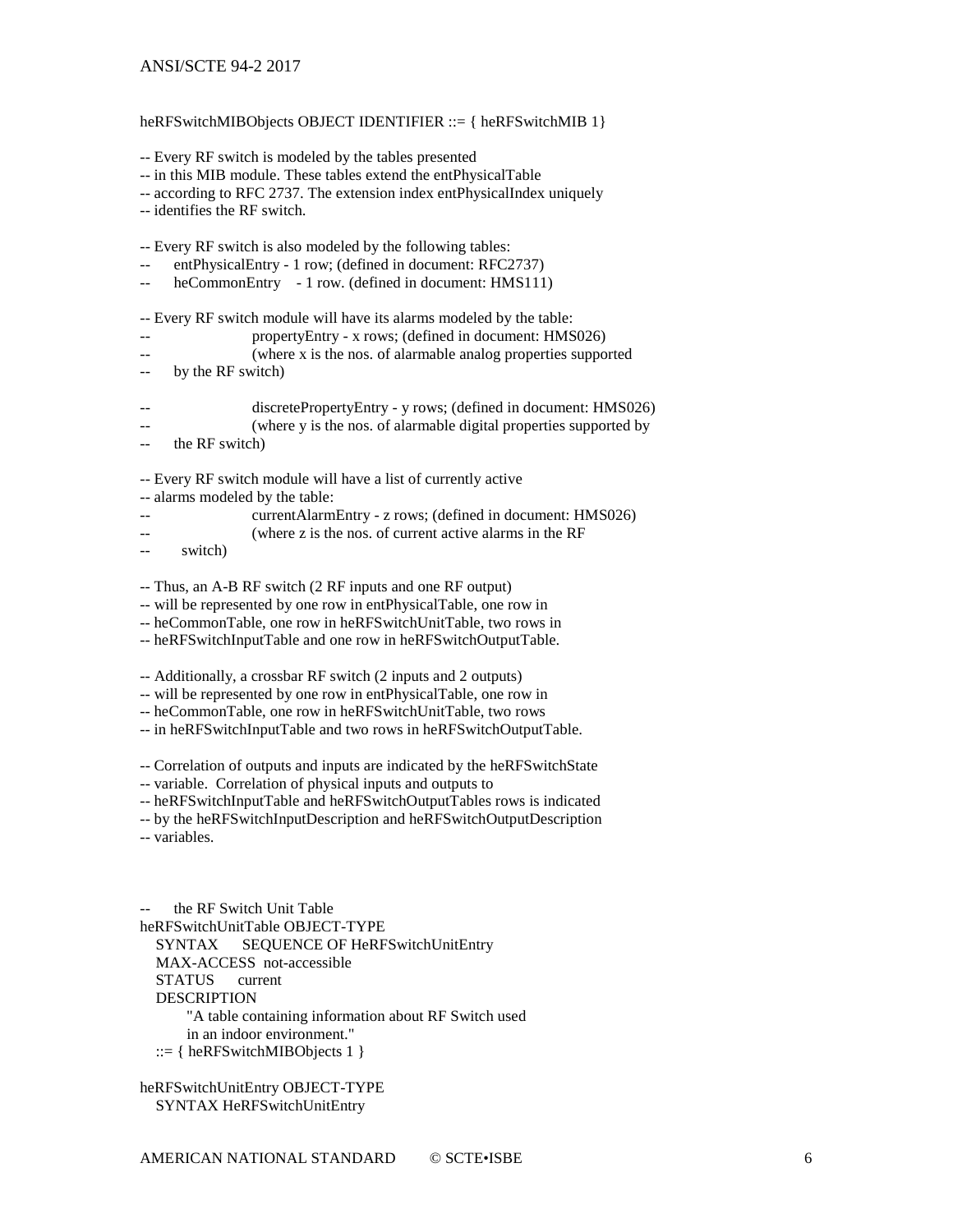```
 MAX-ACCESS not-accessible
   STATUS current
   DESCRIPTION
        "List of information about each RF switch."
   INDEX { entPhysicalIndex }
     ::= { heRFSwitchUnitTable 1 }
HeRFSwitchUnitEntry ::= SEQUENCE
{
  heRFSwitchMode INTEGER,
   heRFSwitchControl INTEGER, 
   heRFSwitchRevertEnable HeOnOffControl,
  heRFSwitchState INTEGER,<br>heRFSwitchFailoverStatus HeFaultStatus,
  heRFSwitchFailoverStatus HeFaultStatus,<br>heRFSwitchBothInputStatus HeFaultStatus.
  heRFSwitchBothInputStatus HeFaultSt<br>heRFSwitchHvsteresis HeTenthdB,
  heRFSwitchHysteresis
  heRFSwitchWaitToRestoreTime Integer32,
        heRFSwitchSensorMode INTEGER 
}
heRFSwitchMode OBJECT-TYPE
   SYNTAX INTEGER {
     automatic(1),
     manual(2)
 }
  MAX-ACCESS read-write
   STATUS current
   DESCRIPTION
       "This controls and/or reports the switching mode. If 
                   automatic(1), the RF switch will evaluate the RF 
                   input status and make the decision to affect the switch state. 
                   If set to manual(2), the RF switch will not affect the 
                   switch state itself."
   ::= \{ heRFSwitchUnitEntry 1 \}heRFSwitchControl OBJECT-TYPE
   SYNTAX INTEGER {
     pathA(1),
     pathB(2),
    cross(3),
    bar(4),
     bothA(5), 
    bothB(6) }
  MAX-ACCESS read-write
   STATUS current
   DESCRIPTION
        "Sets the intended state of the RF Switch. The effect 
                         of this control will depend on the value of heRFSwitchMode.
                         If heRFSwitchMode is set to automatic, the value this 
                         control is set to will be the preferred setting. If it is 
                         set to manual, the switch will assume this setting. Actual 
                         switch operation while changing switch control value(s) 
                         is up to the equipment vendor. For example, if the switch
```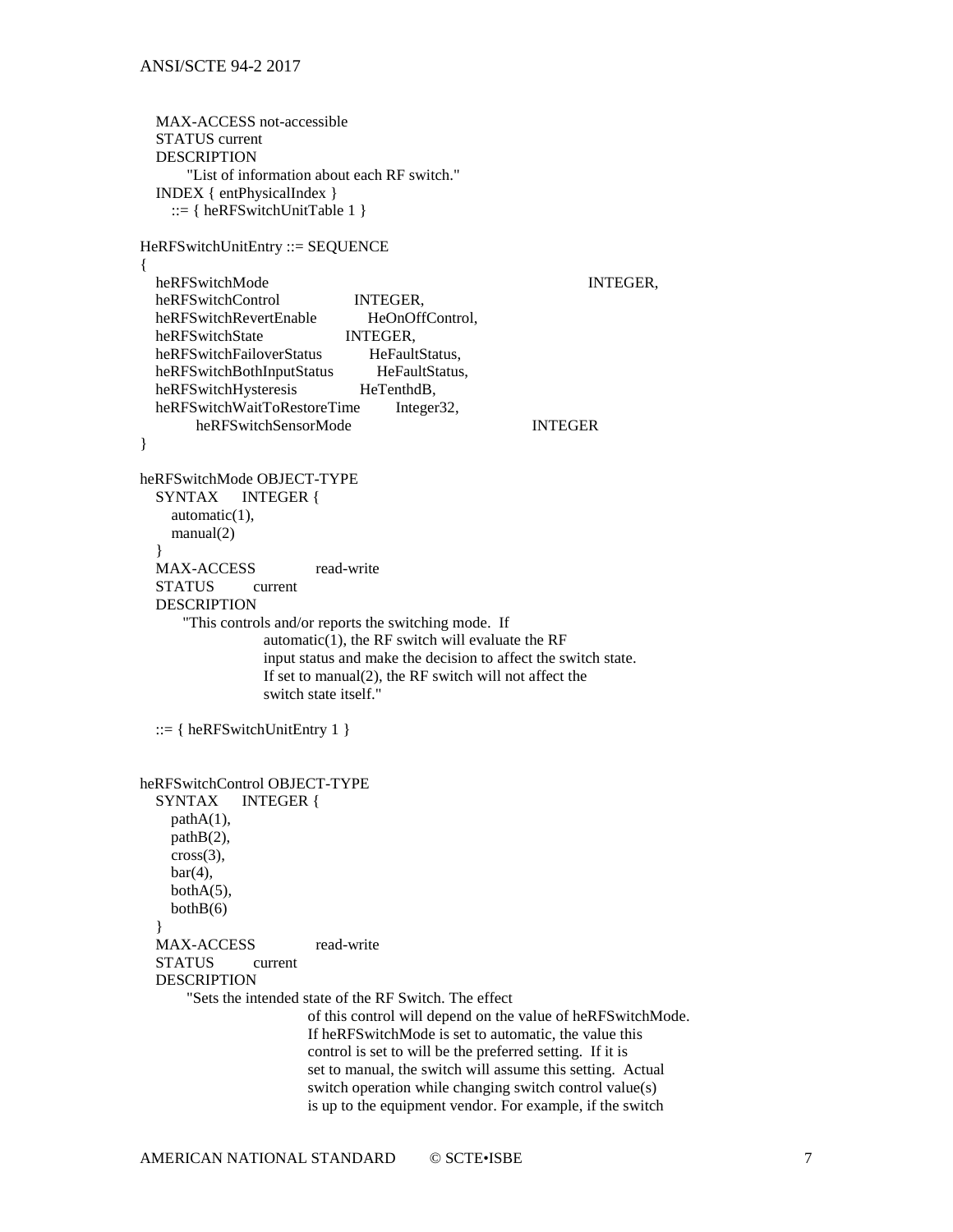is in manual mode and the operator tries to connect the output to an invalid input, the switch may or may not change state.

Not all enumerations must be supported. For example, an A-B RF switch may support only the pathA and pathB enumerations while a cross-bar switch may support cross, bar, bothA or bothB or only cross and bar but not pathA and pathB enumerations. See the note below about the expected SNMP response.

 A value pathA(1) connects the switch output to side A (first input) of the switch. This enumeration is intended for use by an A-B switch.

 A value pathB(2) connects the switch output to side B (second input) of the switch. This enumeration is intended for use by an A-B switch.

A value cross(3) connects the switch outputs to the inputs

as follows:

 Side A (first or primary) output is connected to side B (second or alternate) input. Side B (second or alternate) output is connected to

side A (first or primary) input.

This enumeration is intended for use by a cross-bar switch.

A value bar(4) connects the switch outputs to the inputs as

follows:

 Side A (first or primary) output is connected to side A (first or primary) input.

Side B (second or alternate) output is connected to

side B (second or alternate) input.

This enumeration is intended for use by a cross-bar switch.

A value bothA(5) connects the switch outputs to the inputs as

follows:

 Side A (first or primary) output is connected to side A (first or primary) input.

Side B (second or alternate) output is connected to

side A (first or primary) input.

This enumeration is intended for use by a cross-bar switch.

A value both $B(6)$  connects the switch outputs to the inputs

as follows:

 Side A (first or primary) output is connected to side B (second or alternate) input.

Side B (second or alternate) output is connected to

side B (second or alternate) input.

This enumeration is intended for use by a cross-bar switch.

 \*\*\* IMPORTANT \*\*\* It is NOT required that an RF switch support all enumerations. A SET request for an unsupported value shall yield a badValue(3) error by an SNMPv1 agent or an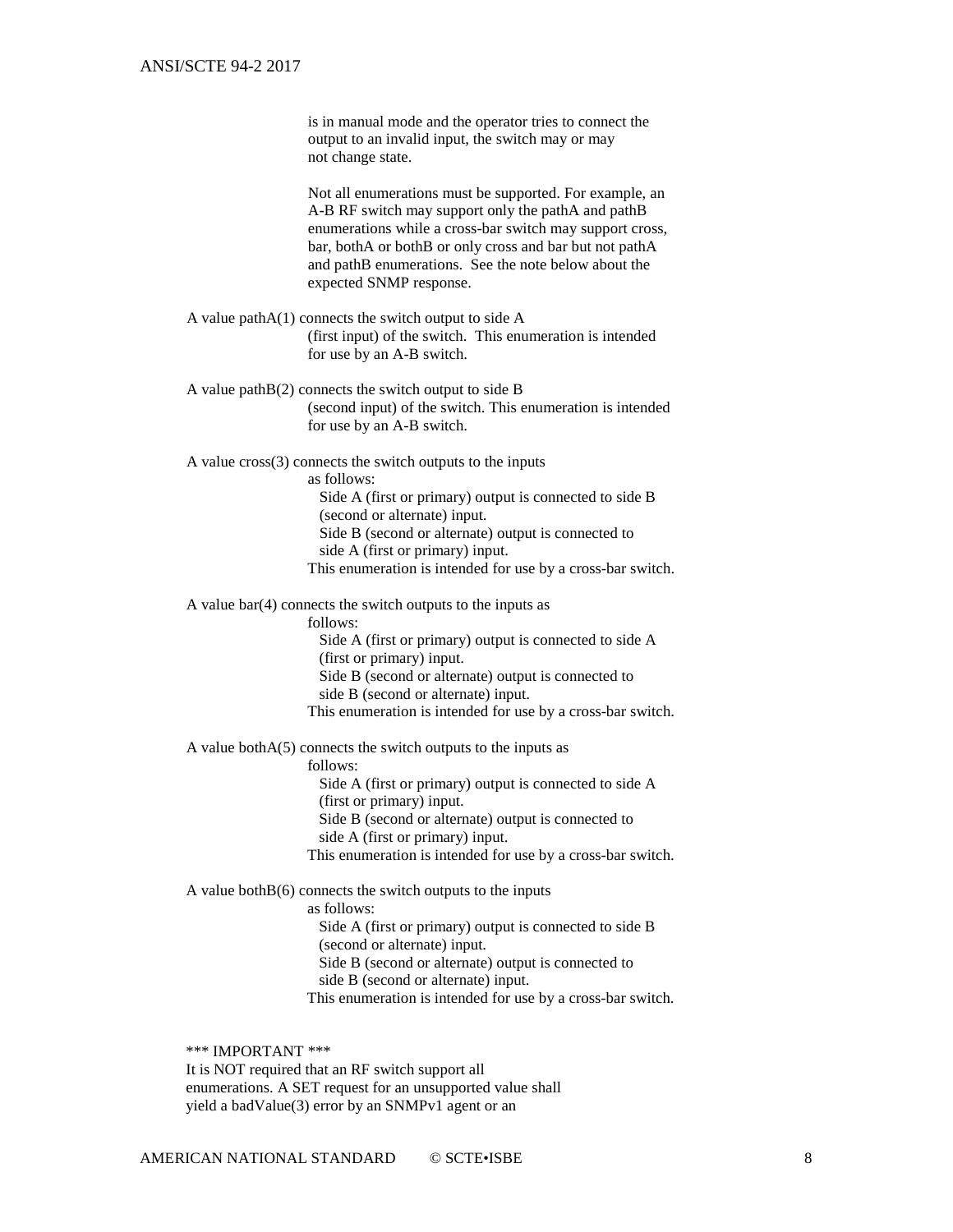inconsistentValue(12) by an SNMPv2 agent."  $::= \{ \text{ heRFSwitchUnitEntry 2 } \}$ 

heRFSwitchRevertEnable OBJECT-TYPE SYNTAX HeOnOffControl MAX-ACCESS read-write STATUS current DESCRIPTION "This controls the use of revert switching.

> If set to on, the switch will attempt to go back to the preferred settings indicated by heRFSwitchControl if heRFSwitchMode is set to automatic, and the input status of the preferred input is normal. The switch will not attempt to revert to the settings indicated by heRFSwitchControl until heRFSwitchWaitToRestoreTime (if supported) has expired since the preferred input was restored to normal levels.

 If set to off, the switch will not attempt to go back to the preferred settings indicated by heRFSwitchControl if heRFSwitchMode is set to automatic, and the input status of the preferred input is normal. "

```
 ::= { heRFSwitchUnitEntry 3 }
```

```
heRFSwitchState OBJECT-TYPE
   SYNTAX INTEGER {
    pathA(1), pathB(2),
                 cross(3),
                 bar(4).
                 bothA(5),
                 bothB(6) }
   MAX-ACCESS read-only
   STATUS current
   DESCRIPTION
        "Reports the state of the RF Switch. Not all enumerations 
                          must be supported. For example, an A-B RF switch may 
                          support only the pathA and pathB enumerations while a
                          cross-bar switch may support cross, bar, bothA or bothB or 
                          only cross and bar but not pathA and pathB enumerations.
       A value pathA(1) indicates that the switch output is being
        fed by side A (first input) of the switch. This enumeration
                         is intended for use by an A-B switch.
       A value pathB(2) indicates that the switch output is being
        fed by side B (second input) of the switch. This enumeration
                         is intended for use by an A-B switch.
```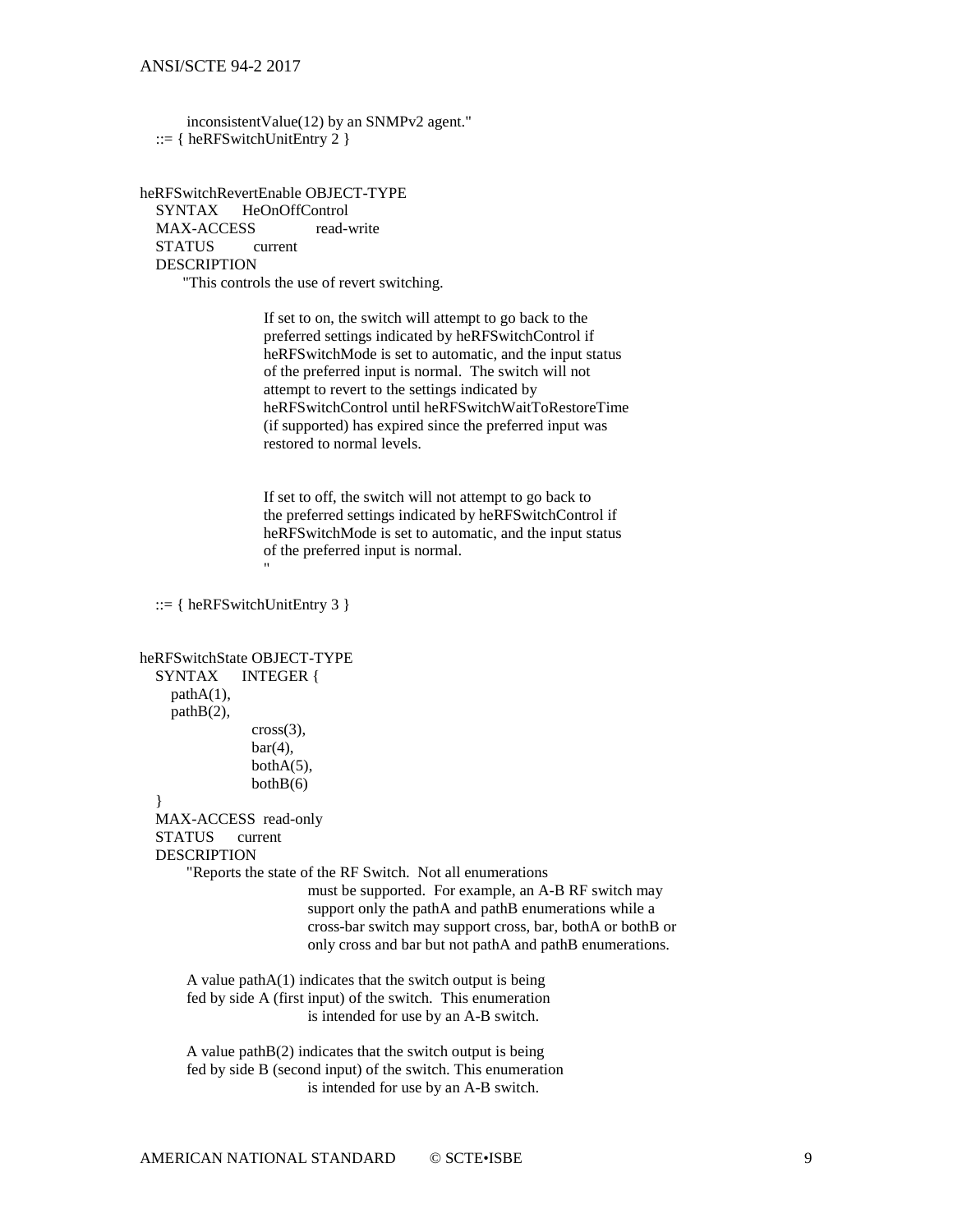A value cross(3) indicates that the switch outputs are fed as

follows:

 Side A (first or primary) output is connected to side B (second or alternate) input.

 Side B (second or alternate) output is connected to side A (first or primary) input.

This enumeration is intended for use by a cross-bar switch.

A value bar(4) indicates that the switch outputs are fed as

follows:

 Side A (first or primary) output is connected to side A (first or primary) input. Side B (second or alternate) output is connected to side B (second or alternate) input. This enumeration is intended for use by a cross-bar switch.

A value bothA(5) indicates that the switch outputs are fed as

follows:

 Side A (first or primary) output is connected to side A (first or primary) input. Side B (second or alternate) output is connected to side A (first or primary) input. This enumeration is intended for use by a cross-bar switch.

A value both $B(6)$  indicates that the switch outputs are fed as

follows:

 Side A (first or primary) output is connected to side B (second or alternate) input. Side B (second or alternate) output is connected to side B (second or alternate) input. This enumeration is intended for use by a cross-bar switch."

::= { heRFSwitchUnitEntry 4 }

heRFSwitchFailoverStatus OBJECT-TYPE SYNTAX HeFaultStatus MAX-ACCESS read-only STATUS current DESCRIPTION "The integral status of both inputs.

> A value is fault(2), if current switch state heRFSwitchState is different than the preferred setting heRFSwitchControl, otherwise, it is normal(1).

 This object must provide for the alarm management capabilities with a corresponding entry in the discretePropertyTable of SCTE-HMS-PROPERTY-MIB (HMS026).

 An alarm shall be recorded as an entry in the currentAlarmTable of SCTE-HMS-PROPERTY-MIB (HMS026).

A log record shall be added as an entry in the heCommonLogTable.

An heCommonAlarmEvent notification shall be sent."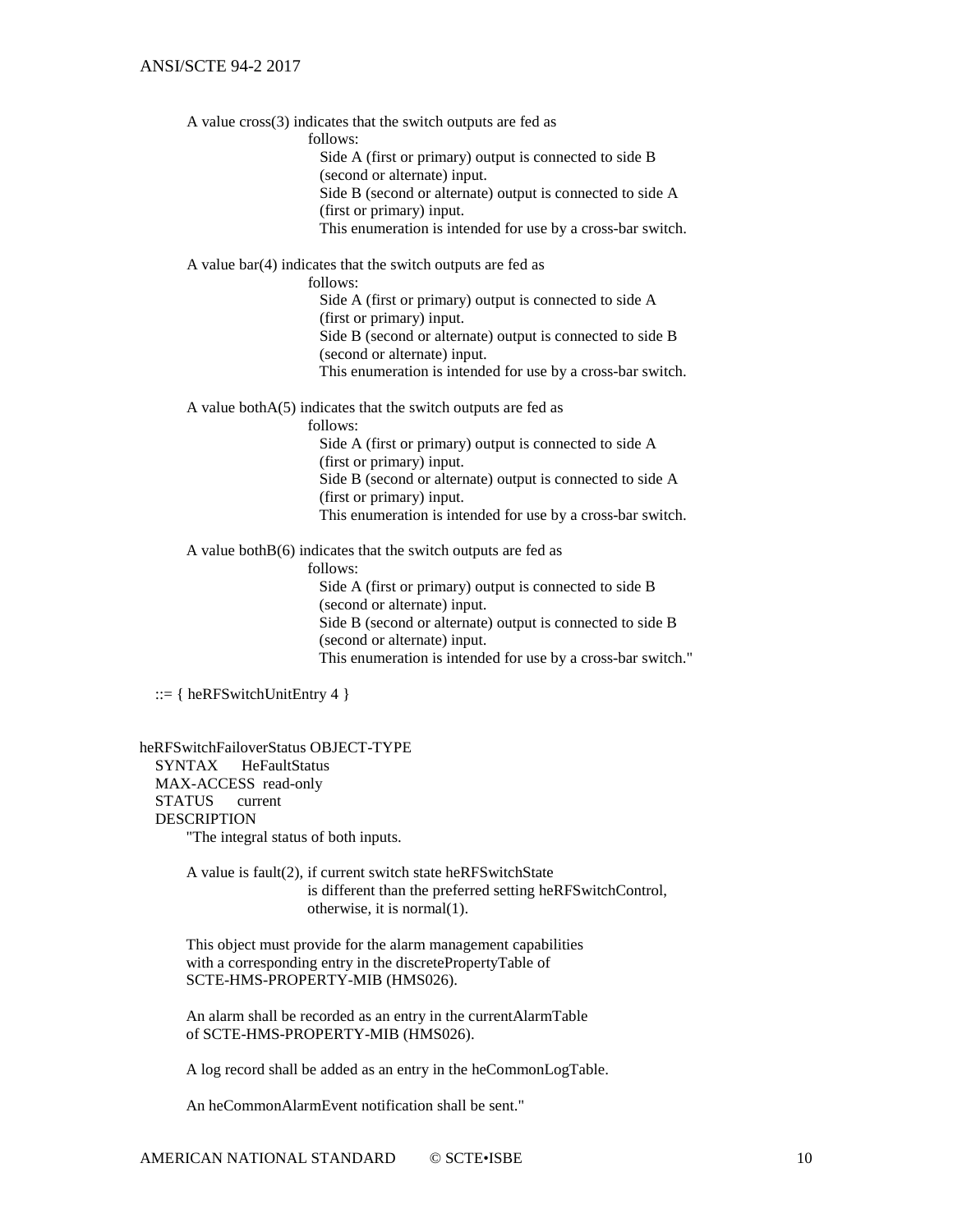$::= \{ \text{ heRFSwitchUnitEntry 5 } \}$ 

heRFSwitchBothInputStatus OBJECT-TYPE SYNTAX HeFaultStatus MAX-ACCESS read-only STATUS current DESCRIPTION "The integral status of both inputs.

> A value is fault(2), if both input levels are below the nominal value; otherwise, it is normal(1).

 This object must provide for the alarm management capabilities with a corresponding entry in the discretePropertyTable of SCTE-HMS-PROPERTY-MIB (HMS026).

 An alarm shall be recorded as an entry in the currentAlarmTable of SCTE-HMS-PROPERTY-MIB (HMS026).

A log record shall be added as an entry in the heCommonLogTable.

An heCommonAlarmEvent notification shall be sent."

 $::= \{ \text{ heRFSwitchUnitEntry 6 } \}$ 

heRFSwitchHysteresis OBJECT-TYPE SYNTAX HeTenthdB (-20..20) UNITS "0.1 dB" MAX-ACCESS read-write STATUS current DESCRIPTION "Controls switch input hysteresis amount. The amount of hysteresis used and the ability to change it is to be determined by the vendor."  $::= \{ \text{ heRFSwitchUnitEntry 7 } \}$ 

heRFSwitchWaitToRestoreTime OBJECT-TYPE SYNTAX Integer32<br>UNITS "1 sec" UNITS MAX-ACCESS read-write<br>STATUS current STATUS DESCRIPTION "Controls hysteresis time in sec.

> If in automatic switching mode and revert mode is enabled, a switch back to the original side will be delayed for the time specified by this object."

::= { heRFSwitchUnitEntry 8 }

heRFSwitchSensorMode OBJECT-TYPE SYNTAX INTEGER { internal (1), external (2) } MAX-ACCESS read-write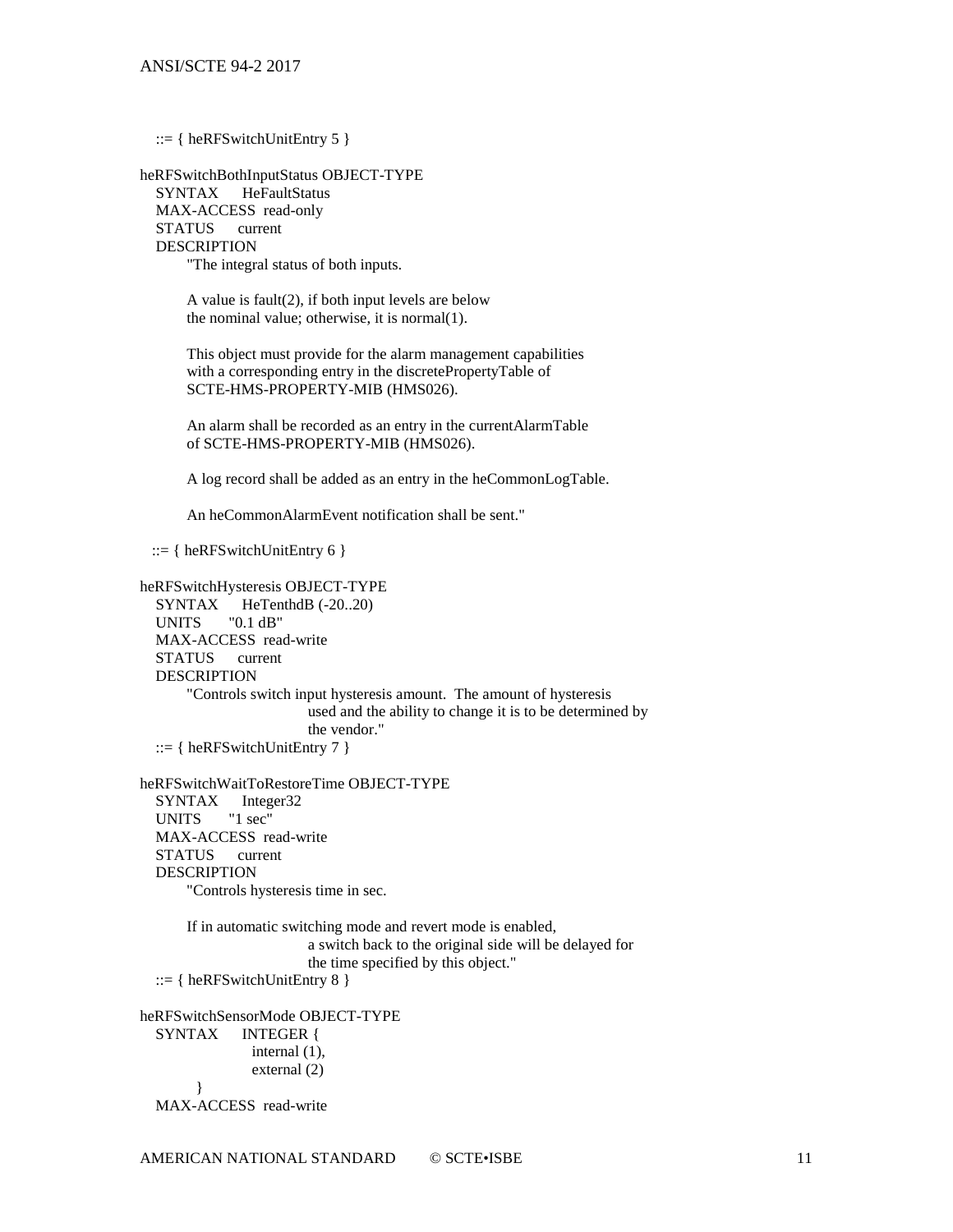#### STATUS current DESCRIPTION

"Controls what source will be used for determining input

status:

A value of internal(1) causes the internal RF detection

circuitry to be used.

 A value of external(2) will use heRFSwitchInputExternalControl to determine input status.

"

::= { heRFSwitchUnitEntry 9 }

-- the RF Switch Input Table heRFSwitchInputTable OBJECT-TYPE SYNTAX SEQUENCE OF HeRFSwitchInputEntry MAX-ACCESS not-accessible STATUS current DESCRIPTION "A table containing information about each RF Switch input used in an indoor environment." ::= { heRFSwitchMIBObjects 2 } heRFSwitchInputEntry OBJECT-TYPE SYNTAX HeRFSwitchInputEntry MAX-ACCESS not-accessible STATUS current DESCRIPTION "List of information about each RF switch input." INDEX { entPhysicalIndex, heRFSwitchInputIndex } ::= { heRFSwitchInputTable  $1$  } HeRFSwitchInputEntry ::= SEQUENCE { heRFSwitchInputIndex Unsigned32, heRFSwitchInputRFLevel HeTenthdBmV, heRFSwitchSetInputPowerThreshold HeTenthdBmV, heRFSwitchInputStatus HeFaultStatus, heRFSwitchInputDescription DisplayString, heRFSwitchInputExternalControl HeFaultStatus } heRFSwitchInputIndex OBJECT-TYPE SYNTAX Unsigned32 MAX-ACCESS not-accessible STATUS current DESCRIPTION "Index number corresponding to the RF Input." ::= { heRFS witch Input Entry  $1$  } heRFSwitchInputRFLevel OBJECT-TYPE<br>SYNTAX HeTenthdBmV HeTenthdBmV UNITS "0.1 dBmV" MAX-ACCESS read-only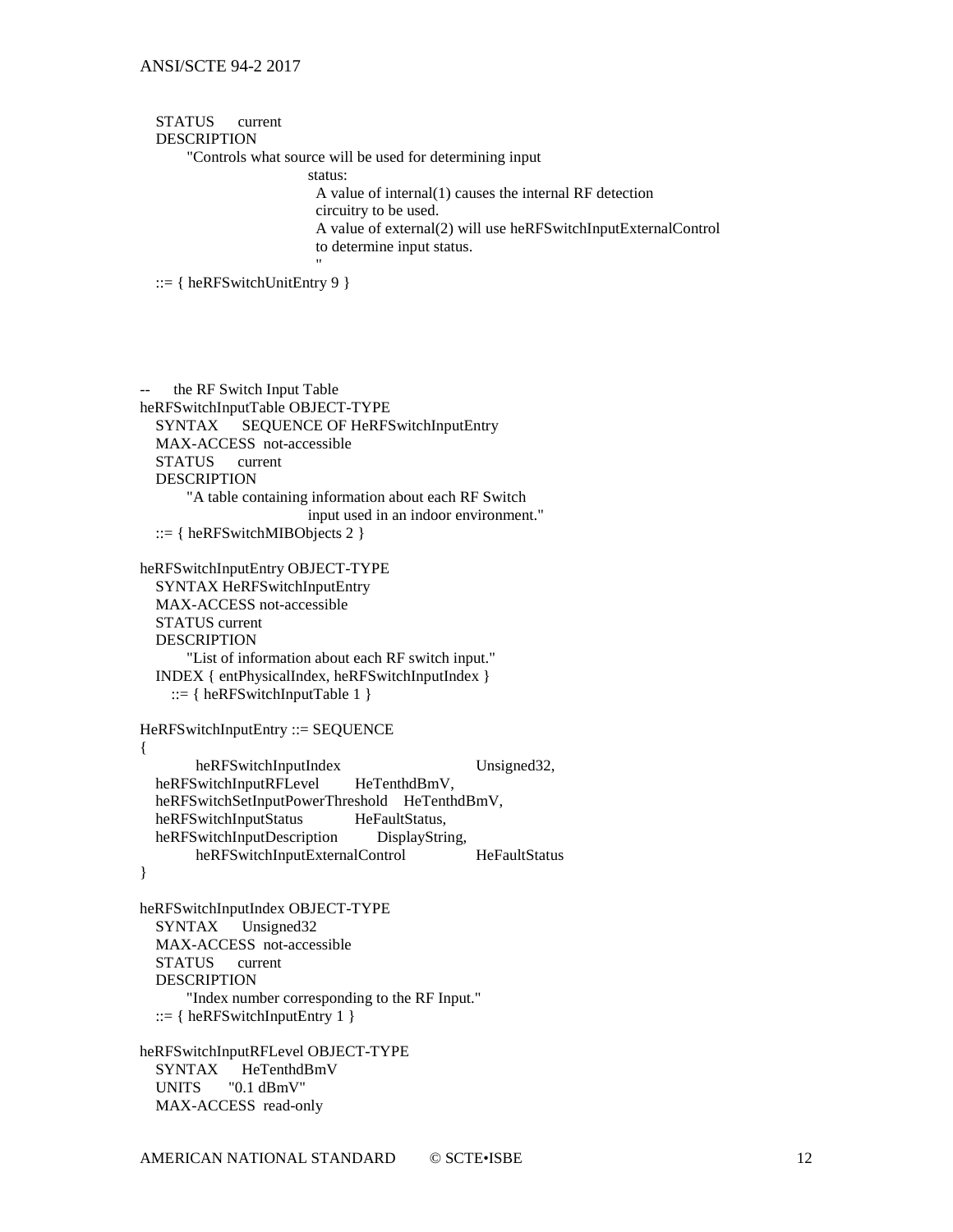STATUS current DESCRIPTION "The measured RF input power for the RF switch." ::=  $\{ herFSwitchInputEntry 2 \}$ 

heRFSwitchSetInputPowerThreshold OBJECT-TYPE SYNTAX HeTenthdBmV UNITS "0.1 dBmV" MAX-ACCESS read-write<br>STATUS current STATUS DESCRIPTION "Input power switchover point for this input."  $::= \{ herFSwitchInputEntry 3 \}$ 

heRFSwitchInputStatus OBJECT-TYPE SYNTAX HeFaultStatus MAX-ACCESS read-only STATUS current DESCRIPTION "The integral status of the input.

> A value is fault(2), if the input levels are not in the nominal range; otherwise, it is normal(1).

 This object must provide for the alarm management capabilities with a corresponding entry in the discretePropertyTable of SCTE-HMS-PROPERTY-MIB (HMS026).

 An alarm shall be recorded as an entry in the currentAlarmTable of SCTE-HMS-PROPERTY-MIB (HMS026).

A log record shall be added as an entry in the heCommonLogTable.

An heCommonAlarmEvent notification shall be sent."

::= { heRFSwitchInputEntry 4 }

heRFSwitchInputDescription OBJECT-TYPE

SYNTAX DisplayString (SIZE (0..32)) MAX-ACCESS read-only<br>STATUS current **STATUS** DESCRIPTION "A description of the switch input port. The description text is to be determined by the equipment manufacturer. For example, Input A or Side B." ::=  $\{ herFSwitchInputEntry 5 \}$ 

heRFSwitchInputExternalControl OBJECT-TYPE SYNTAX HeFaultStatus MAX-ACCESS read-only STATUS current DESCRIPTION

> "This is an external control signal that indicates the status of the associated input.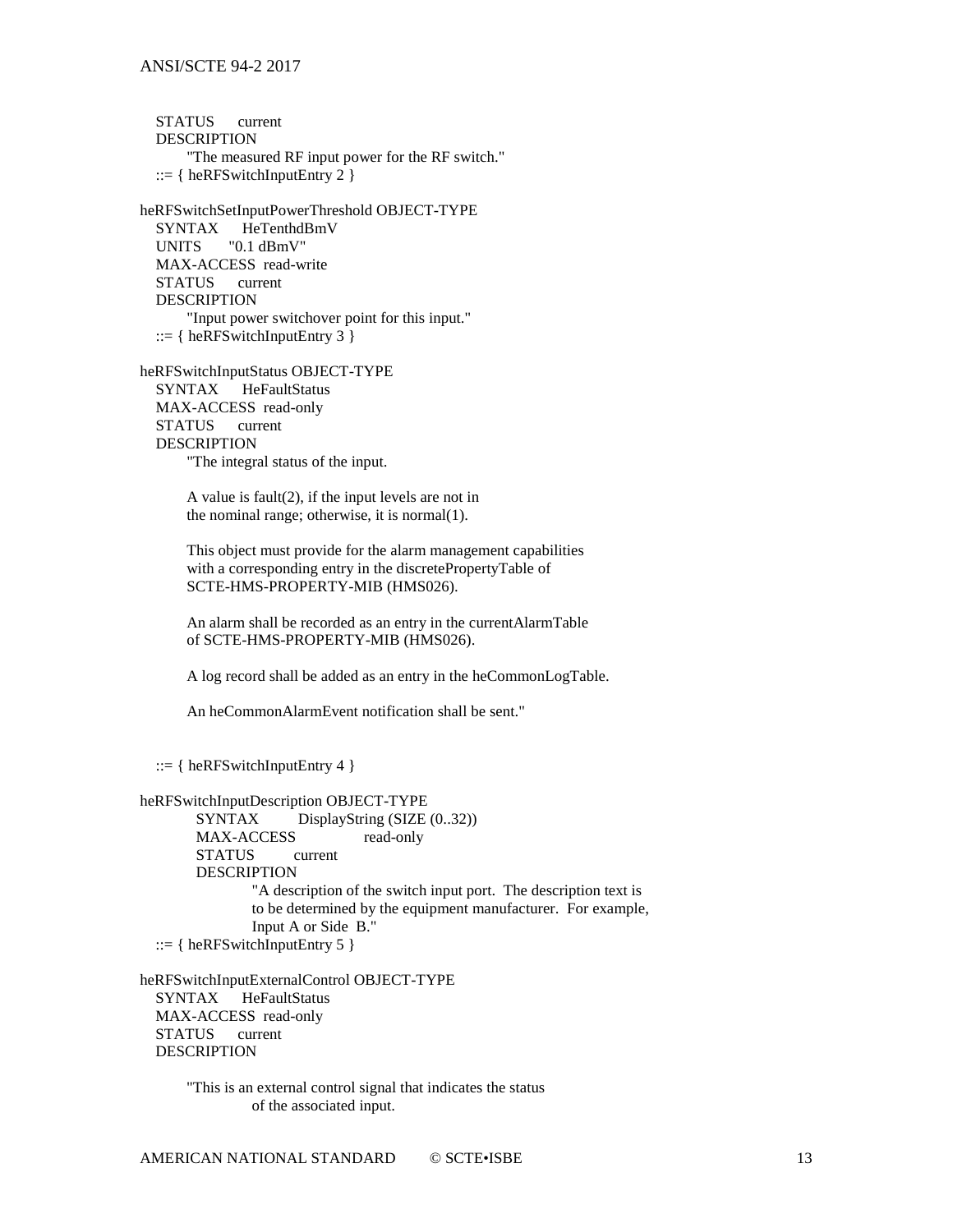```
 the nominal range; otherwise, it is normal(1)."
  ::= \{ heRFS witch Input Entry 6 \}the RF Switch Output Table
heRFSwitchOutputTable OBJECT-TYPE
   SYNTAX SEQUENCE OF HeRFSwitchOutputEntry
   MAX-ACCESS not-accessible
   STATUS current
   DESCRIPTION
       "A table containing information about each RF Switch 
                       output used in an indoor environment."
   ::= \{ herFSwitchMIBObjects 3 \}heRFSwitchOutputEntry OBJECT-TYPE
   SYNTAX HeRFSwitchOutputEntry
   MAX-ACCESS not-accessible
   STATUS current
   DESCRIPTION
       "List of information about each RF switch output."
   INDEX { entPhysicalIndex, heRFSwitchOutputIndex }
    ::= \{ herFSwitchOutputTable 1 \}HeRFSwitchOutputEntry ::= SEQUENCE
{
       heRFSwitchOutputIndex Unsigned32,
   heRFSwitchOutputDescription DisplayString 
}
heRFSwitchOutputIndex OBJECT-TYPE
   SYNTAX Unsigned32
   MAX-ACCESS not-accessible
   STATUS current
   DESCRIPTION
       "Index number corresponding to the RF Output."
  ::= \{heRFSwitchOutputEntry 1\}heRFSwitchOutputDescription OBJECT-TYPE
       SYNTAX DisplayString (SIZE (0..32))<br>MAX-ACCESS read-only
       MAX-ACCESS
       STATUS current
       DESCRIPTION
```
A value is fault(2), if the external control signal level is not in

"A description of the switch output port. The description text is to be determined by the equipment manufacturer. For example, Output A or Seconday Output."

::=  $\{ herFSwitchOutputEntry 2 \}$ 

-- conformance information heRFSwitchMIBConformance OBJECT IDENTIFIER ::= { heRFSwitchMIB 2 }

heRFSwitchMIBCompliances OBJECT IDENTIFIER ::= { heRFSwitchMIBConformance 1 }

heRFSwitchMIBGroups OBJECT IDENTIFIER ::= { heRFSwitchMIBConformance 2 }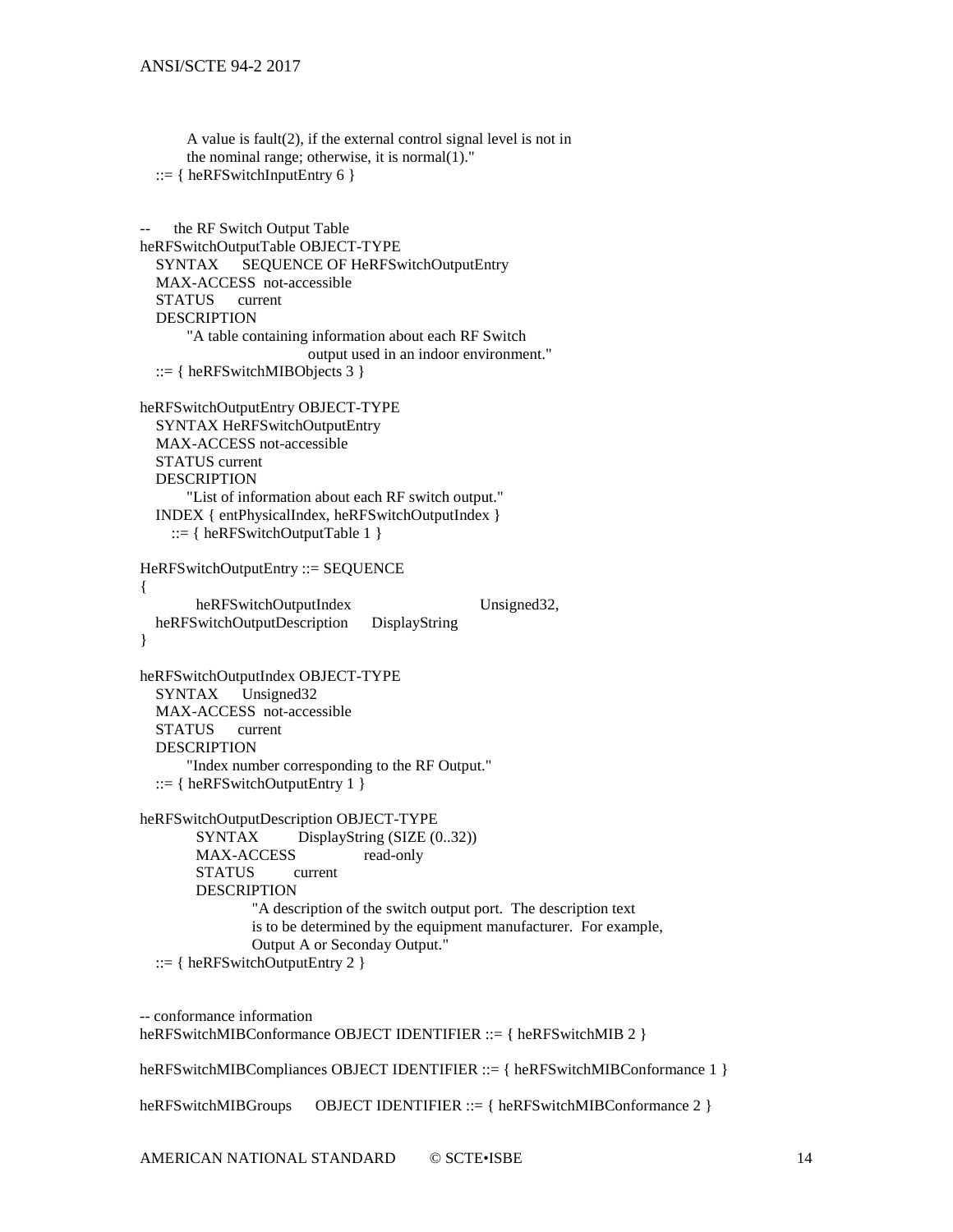heRFSwitchBasicCompliance MODULE-COMPLIANCE STATUS current DESCRIPTION "The compliance statement for SNMP HMS Headend RF Switch entities which implement the SNMP heRFSwitchMIB." MODULE -- this module MANDATORY-GROUPS { heRFSwitchUnitMandatoryGroup, heRFSwitchInputMandatoryGroup, heRFSwitchOutputMandatoryGroup } ::= { heRFS witch MIBCompliances 1 } heRFSwitchUnitMandatoryGroup OBJECT-GROUP OBJECTS { heRFSwitchMode, heRFSwitchControl, heRFSwitchRevertEnable, heRFSwitchState, heRFSwitchFailoverStatus } STATUS current DESCRIPTION "The main group defines heRFSwitchUnitTable objects which are mandatory to all indoor RF switch modules." ::= { heRFSwitchMIBGroups 1 } heRFSwitchInputMandatoryGroup OBJECT-GROUP OBJECTS { heRFSwitchInputStatus, heRFSwitchInputDescription } STATUS current DESCRIPTION "The main group defines heRFSwitchInputTable objects which are mandatory to all indoor RF switch modules." ::= { heRFSwitchMIBGroups 2 } heRFSwitchOutputMandatoryGroup OBJECT-GROUP OBJECTS { heRFSwitchOutputDescription } STATUS current DESCRIPTION "The main group defines heRFSwitchOutputTable objects which are mandatory to all indoor RF switch modules." ::= { heRFSwitchMIBGroups 3 } heRFSwitchUnitGroup OBJECT-GROUP OBJECTS { heRFSwitchBothInputStatus,

heRFSwitchHysteresis,